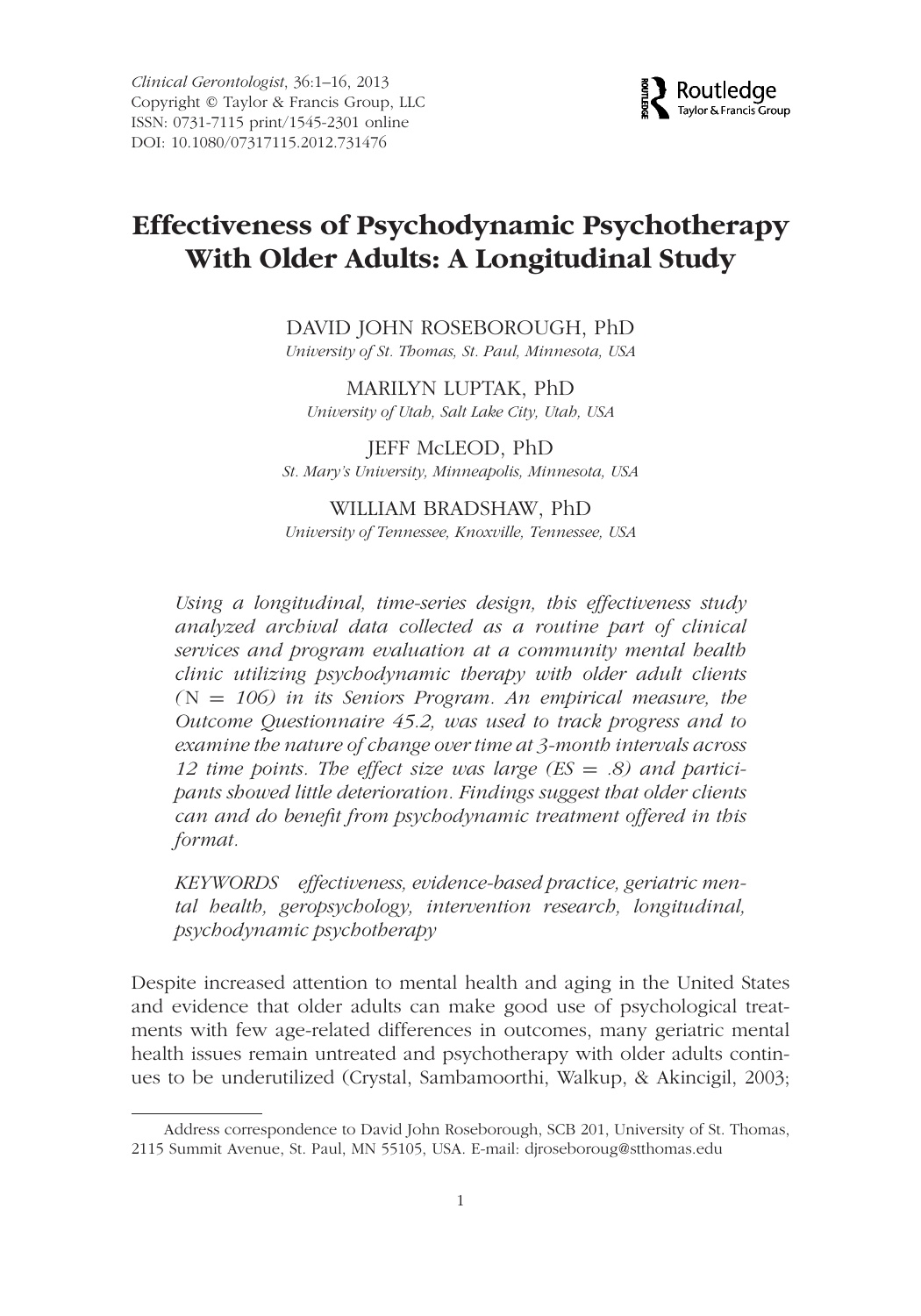Henderson, 2010; Hollon et al., 2005; Lynch & Smoski, 2009; Pinquart, Duberstein, & Lyness, 2007). While recent literature reviews and metaanalyses of evidence-based psychological treatments for older adults have documented that cognitive-behavioral and reminiscence therapies—and, to a lesser degree, interpersonal therapy (IPT)—are effective, gaps in evidence remain, in part, because other treatments have received less research attention (Gatz, 2007; Pinquart et al, 2007; Samad, Brealey, & Gilbody, 2011; Zalaquett & Stens, 2006). Psychodynamic therapy, the focus of this article, is one of the "less studied" treatments for older adults.

# PSYCHODYNAMIC TREATMENT AND ADAPTATION WITH OLDER ADULTS

As the earliest of the contemporary, dominant forms of psychotherapy and beginning with Freud, psychodynamic treatment's history is long and complex. Psychodynamic theory originated as drive theory and developed in quite disparate ways (Stone, 1997). Its evolution includes theoretical directions as divergent as Klein's object relations, Mahler and Bowlby's attachment theory, Kohut's self psychology, and current models of intersubjectivity (Stolorow, 1995). The central, defining characteristics of current psychodynamic approaches to practice include seven core features within an overall social learning model of psychotherapy (Shedler, 2010a): (1) emphasis on affect, (2) exploration of attempts to avoid distressing thoughts and feelings (attention to resistance and defenses), (3) identifying and working with recurring interpersonal "themes and patterns" (p. 99) or what dynamic clinicians might call *enactment,* (4) attention to the past and a developmental focus, (5) attention to interpersonal relations (i.e., object relations and attachment), (6) attention to the therapy relationship as something potentially therapeutic and as a driver of change in itself, and (7) an invitation to explore one's fantasy life (i.e., free association).

In a recent interview, Shedler (2010b) elaborated on these characteristics as simply "truths of the human condition with which clinicians of any sort have to take account," such as the human tendency to form and to repeat relational patterns, often without reflecting on how adaptive or maladaptive these might be at different life stages.

The seven core features of psychodynamic therapy still apply when working with older adults. Modifications should be primarily based on "medical and contextual factors" instead of "limitations in the psychological potential of change" (Nordhus, 2008, pp. 180). For example, clinicians should be prepared to be more flexible with scheduling; accommodate agerelated issues including sensory impairments (e.g., hearing, vision), physical disabilities, and transportation needs; and be more active and less formal to establish the therapeutic alliance (Nordhus, 2008).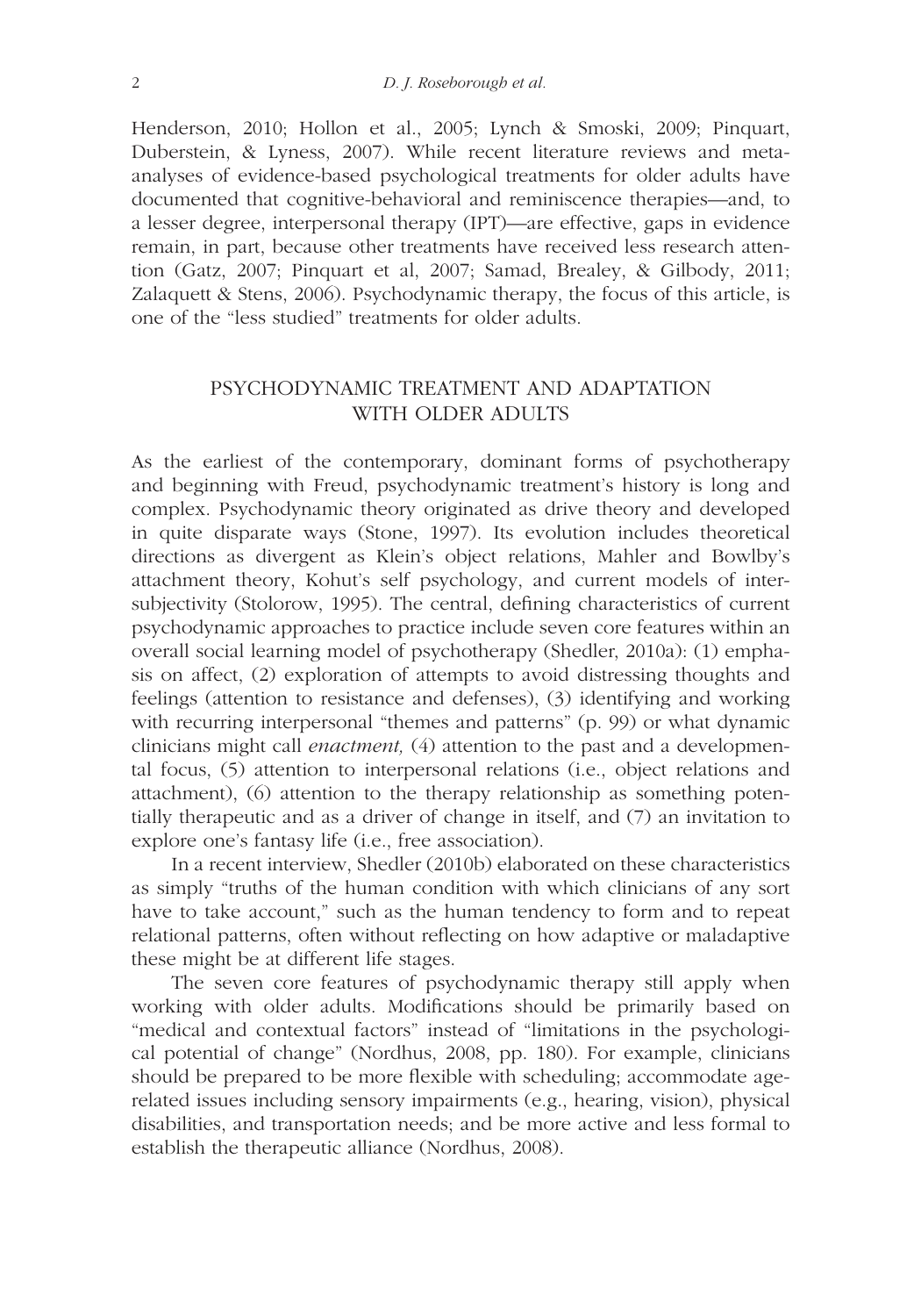# EVIDENCE BASE FOR PSYCHODYNAMIC TREATMENT WITH OLDER ADULTS

A recent meta-analysis of psychotherapy and related psychosocial interventions for adults aged 60 years and above noted that more controlled studies of psychodynamic interventions for older adults were needed "before final recommendations on their use or non-use would be possible" (Pinquart et al., 2007, p. 652). The authors also recommended that research be conducted in "real world" settings using community-based psychotherapists. Zalaquett and Stens (2006) similarly noted the limited evidence for brief dynamic treatment for clients over 55 diagnosed with depression or dysthymia and emphasized the need to look at dynamic treatments where the clinicians had adequate training and an investment in the treatment. Finally, Hollon and coworkers (2005) noted that in controlled trials of major depression, "dynamic psychotherapy typically was viewed as a comparison condition for a more valued intervention" (p. 458), and may not have been adequately implemented. Specific to the geriatric literature, in two studies, CBT was not more effective than brief dynamic treatment (defined as 15 or fewer sessions) (Hollon et al., 2005).

This study was designed to examine (1) if older adults can benefit from psychodynamic treatment delivered by dynamically oriented, trained, and committed community-based clinicians; (2) if so, with what kind of course, trajectory, and effect size; and (3) how these effect sizes correspond to those reported in the literature for more established treatments, specifically cognitive and reminiscence therapies.

## METHOD

## Procedure

We conducted a secondary data analysis of archival data collected at a community mental health clinic that serves older adults in its Seniors Program. These data, which include Outcome Questionnaire (OQ) 45.2 scores for clients collected at 3-month intervals, are used to inform clinical care at an individual level and to track broader outcomes as part of the clinic's research program. The data—which were collected as part of a larger study of 1,050 adult clients looking at both the course of change in, and outcomes associated with, psychodynamic psychotherapy—were collected at 3-month intervals, over 20 time points, beginning with 106 clients aged 60 to 89 years at baseline and ending with 2 clients at 57 months. Thus, we adopted a longitudinal, time-series design with a two-level model using multi-level statistical modeling. We created a mixed model utilizing the 12 time points during which 10 or more older adults were represented (see Table 1). We also used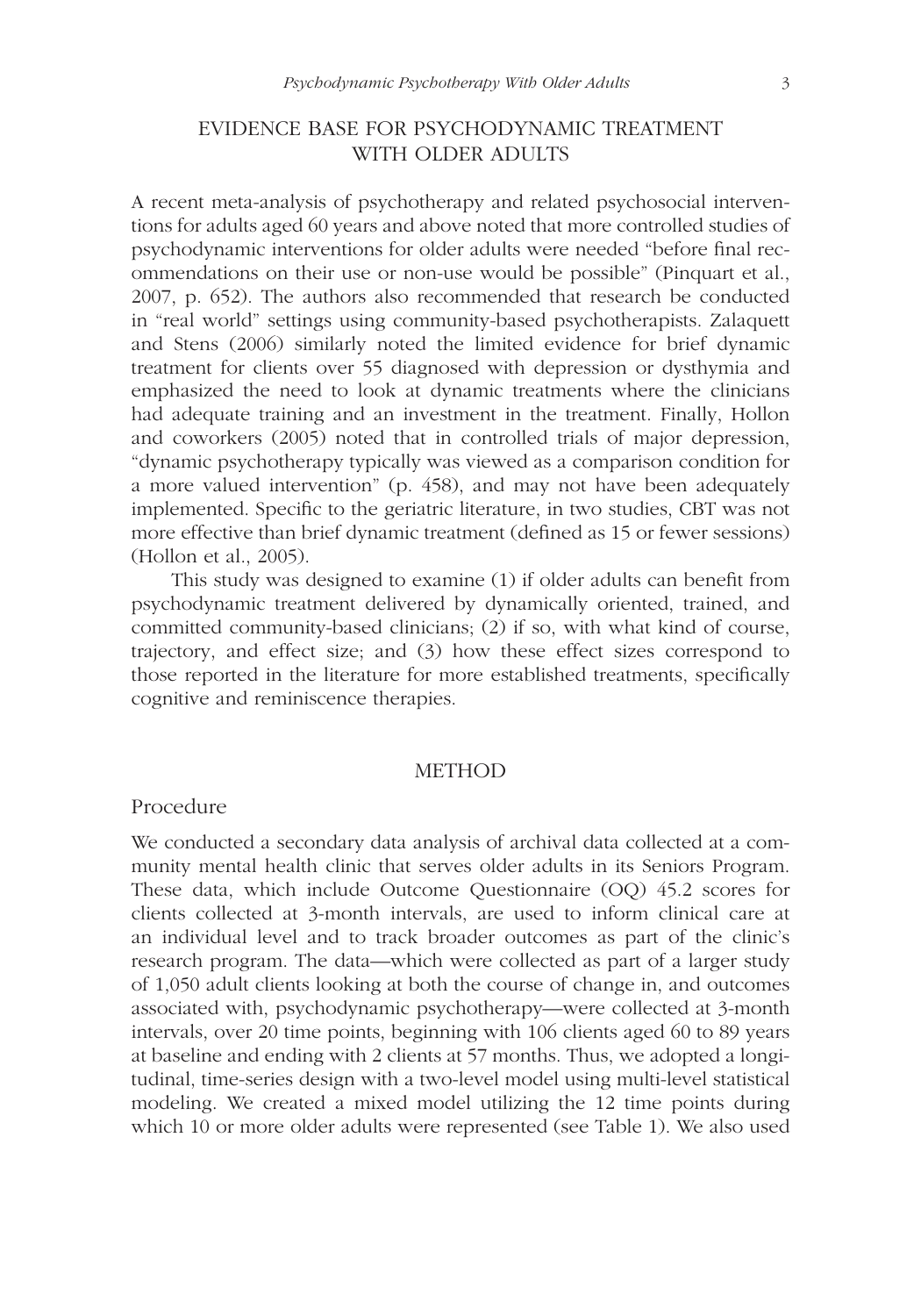|                 | <b>Observations</b><br>Per Period | Minimum<br>Score | Maximum<br>Score | Mean OO<br>Score | Standard<br>Deviation |
|-----------------|-----------------------------------|------------------|------------------|------------------|-----------------------|
| <b>Baseline</b> | 106                               | 14               | 132              | 70.08            | 24.04                 |
| 3 months        | 106                               | $00\,$           | 123              | 63.45            | 23.08                 |
| 6 months        | 75                                | 27               | 133              | 63.51            | 22.96                 |
| 9 months        | 58                                | 23               | 127              | 62.55            | 20.36                 |
| 1 year          | 46                                | 19               | 108              | 59.15            | 22.67                 |
| 15 months       | 31                                | 25               | 121              | 61.26            | 20.74                 |
| 18 months       | 25                                | 15               | 133              | 64.12            | 25.37                 |
| 21 months       | 22                                | $00\,$           | 126              | 59.68            | 26.16                 |
| 2 years         | 20                                | 25               | 142              | 65.80            | 22.50                 |
| 27 months       | 18                                | 23               | 143              | 65.78            | 24.60                 |
| 30 months       | 15                                | 28               | 132              | 60.87            | 25.12                 |
| 33 months       | 11                                | 33               | 117              | 59.82            | 22.65                 |

**TABLE 1** Number of OQ 45.2 Observations at Each Time Point with 10 or More Participants

an autoregressive covariance structure, which Field (2009) recommends for mapping longitudinal or time series data. The study received University IRB approval and clients gave informed consent as part of their intake at the clinic.

## Sample and Inclusion Criteria

The sample was comprised of 106 clients, aged 60 and older, representing approximately 10% of the annual clinic population. We chose 60 years of age because it is consistent with the geriatric mental health literature (Henderson, 2010); our data broke out well using this distribution; and decades often serve as psychological points of reflection, with 65 being a somewhat artificial, historical marker of retirement (J. McLeod, personal communication, January 25, 2011). The age of participants ranged from 60 to 89 years ( $M =$ 67). Sixty percent of the participants were women and 75% had a college or graduate education. Forty-four percent were married, 24% were divorced or separated, 18% were single, 10% were widowed, and 6% were in nonmarried partnerships. Fifty-one percent were currently employed, 8% were unemployed and looking, and 40% were unemployed. The mean reported income was \$42,862. Most participants identified as Caucasian (89%) and 98% identified English as their primary language. By comparison, in 2010, Americans age 65 and over were 57% women, 22.5% had a bachelor's degree or higher, 57% were married, 12.4% were divorced or separated, 4.5% were single, 26.5% were widowed, 17.4% were working or actively seeking work, mean reported income was \$20,485, and 80% identified as Caucasian (Administration on Aging, 2011). The therapies were open-ended. Length was not predetermined, but was tailored to meet the needs of each individual.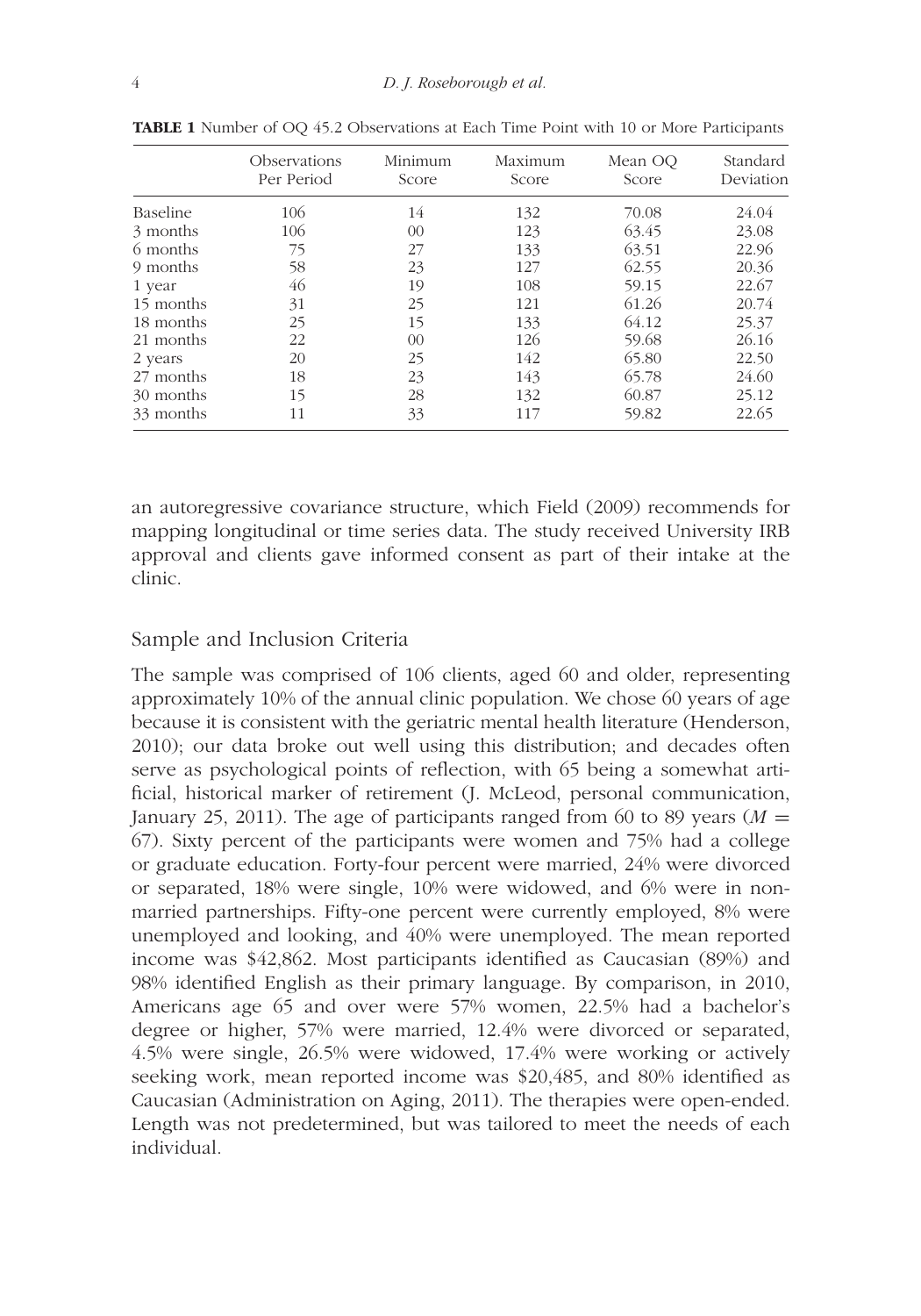## Setting

The data were collected from 2003 to 2008 at a Midwestern community outpatient mental health clinic which served at that time, on average, more than 700 clients annually. During the time data were collected, clinic staff included 16 full time therapists and 15 graduate trainees from psychology and social work, as well as third and fourth year psychiatric residents and three staff psychiatrists. The clinic, which is psychodynamic in its practice orientation, has three primary foci: offering quality care for uninsured and underinsured clients who would not otherwise receive care, providing training for graduate students and community practitioners, and conducting research. In collaboration with university-based researchers, the clinic has developed an increasingly sophisticated research agenda over the last 13 years. The clinic provides weekly interdisciplinary supervision where psychodynamic psychotherapy is the "common language spoken" by psychiatrists, psychologists, and clinical social workers as well as monthly individual supervision with the executive medical director, a practicing clinician. On-site psychiatrists provide both psychotherapy and medication management. The treatment is psychodynamic in nature, with weekly sessions as the dominant standard of care. The staff is also highly trained in psychodynamic psychotherapy, bringing a large degree of treatment allegiance to this theoretical perspective, drawing strongly on attachment and object relations theories. This sense of a strong, shared, theoretical orientation across clinicians bore out as well in a separate, unpublished qualitative study, in which all staff clinicians were interviewed in regard to how they both conceptualize and treat clients at this clinic. The clinic is one of the original community mental health clinics in the country, founded in 1954, and both began with and has carried forward a strong, relationship-based and psychodynamically informed practice orientation since its inception.

## Psychodynamic Treatment With Older Adults in the Study Setting

Clinicians in the study setting conduct a broad, psychodynamic assessment and provide a specific DSM (psychiatric) diagnosis for each client. Although clinicians give attention to development—asking about how a client's particular history has potentially shaped present conflicts and concerns—work with older adults is particularly present-focused, especially at the beginning of treatment, when the presenting concern is often framed as a concrete one, and/or a decision to make (B. Mantell, personal communication, March 11, 2011). Consistent with the literature on psychodynamic approaches with older adults (Shedler, 2010a; Nordhus, 2008), the clinicians understand the psychotherapeutic relationship as one where more long-standing relational patterns are likely to be enacted, and view these patterns as potential sources of information with which to better understand and assist clients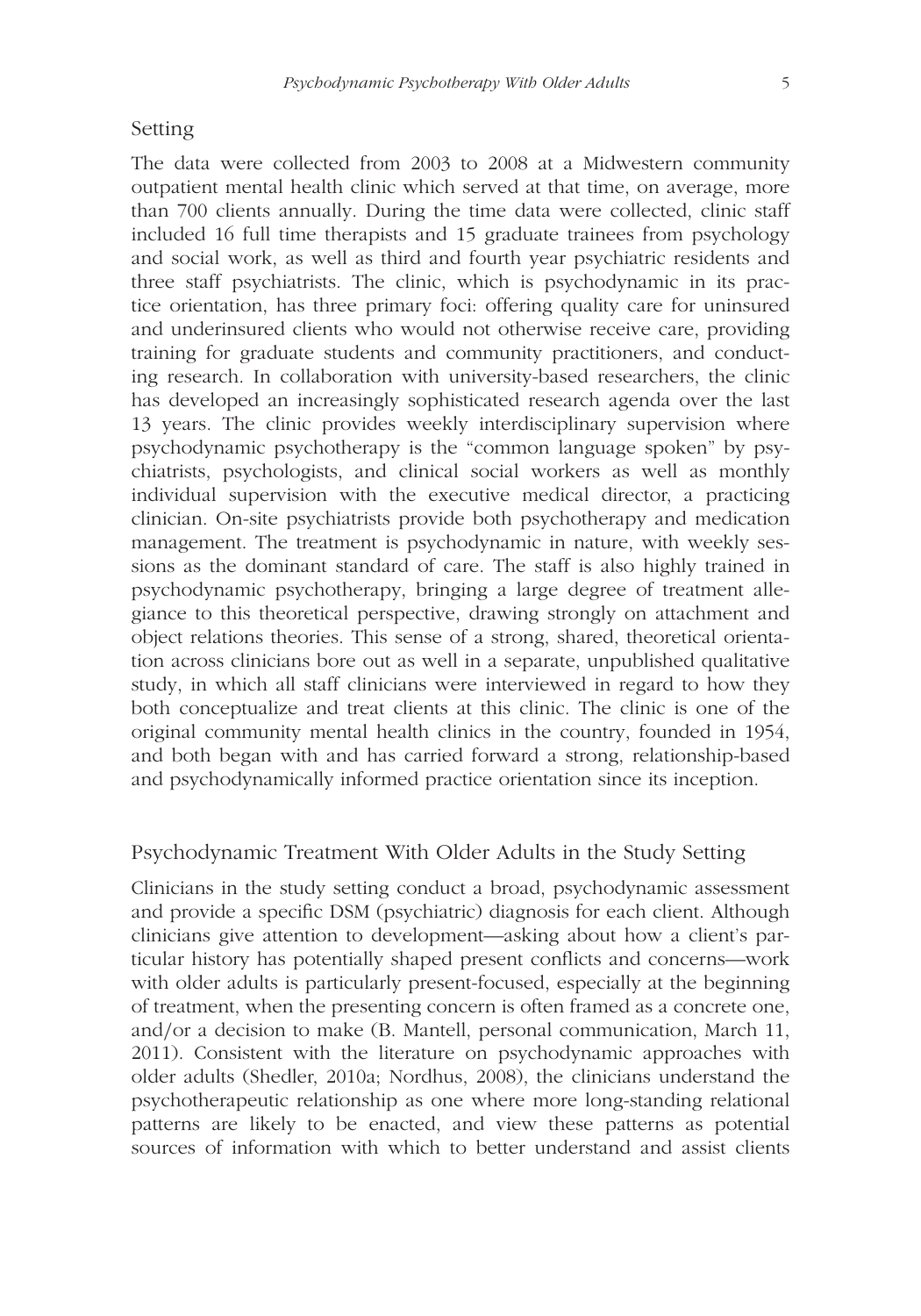with their presenting concerns. As part of the assessment, clinicians consider the degree to which each client might benefit from a supportive versus a more exploratory therapy, along a continuum of care. That is, clients are assessed in terms of variables such as their internal capacity and individual ability to tolerate affect, to lead a session, and to sit with silence. Clinicians may be more or less conversational and therapies may be more supportive or exploratory depending on each client's needs. In keeping with Gabbard (2005) and others, most therapies will be somewhere along this continuum and consist of elements of both. Clients' strengths and vulnerabilities are similarly assessed, and clinicians frequently use Knight's (2004) *maturity-specific challenge model* to aid in their overall case conceptualizations.

Older clients typically present with a concrete concern such as a relationship issue with an adult child or a status change (financial, retirement, a change in health, or an identified loss), and often underreport symptoms. Clinicians recognize that, sometimes, underlying the concrete concern is a concurrent or longer-standing issue that is identified and worked with as the treatment unfolds. Client fears regarding death and questions of legacy, a limited sense of time, and other related existential questions are also common themes (B. Mantell, personal communication, March 11, 2011). In keeping with psychodynamic treatment's emphasis on the relationship (Shedler, 2010a), clinicians seek to really know and to convey genuine care and concern for each client and their individual situation.

Because the clinical picture for older adults can change quickly in terms of mental, physical, functional, or cognitive status, assessment of these issues and of medication use is ongoing. Individual case consultations often take 30 to 60 minutes during weekly supervisory meetings of the interdisciplinary teams, which include social workers, psychologists, and at least one psychiatrist (who contributes clinically as well as pharmacologically). Treatment, overall, is seen as interdisciplinary, multifaceted, and tailored to each individual.

#### Measure

The OQ 45.2 is a 45-item client-administered questionnaire developed by Lambert and colleagues (2004) to measure outcomes with particular relevance to dynamic therapy. Its use has become widespread, and in Utah it is mandated for agencies receiving state funding. The OQ uses a 5-point Likert scale and provides an overall score (ranging from 0 to 180 points) as well as three subscale scores, specific to symptom distress, interpersonal relations, and social role functioning. Higher scores represent more psychiatric distress, with 63 representing a clinical cut-off or measure of caseness. Clients scoring above 63 are seen as warranting treatment in contrast to community norm scores, which average 45. The instrument has strong psychometric properties and has been normed on psychiatrically well community populations, as well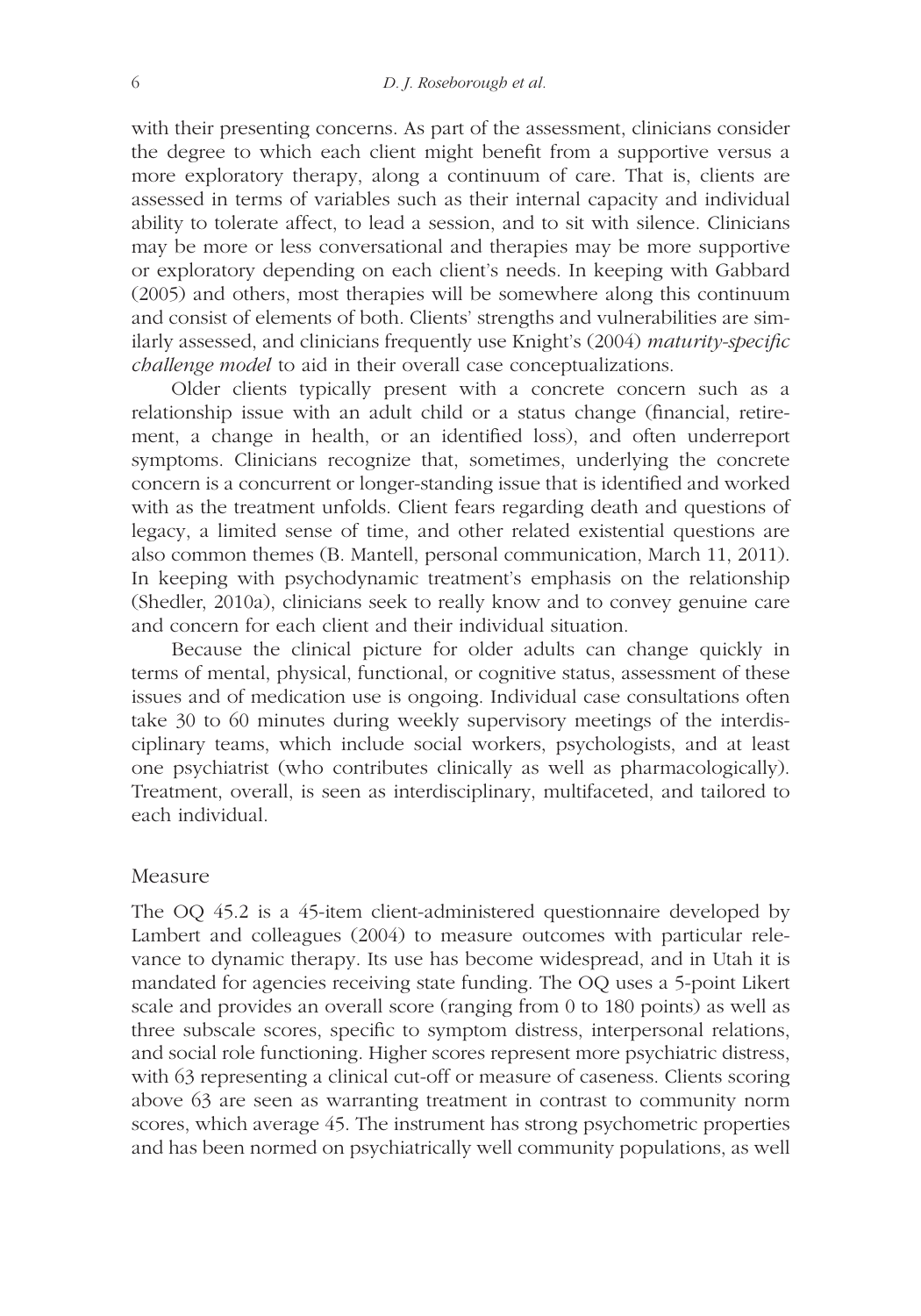as on students in college counseling centers, EAP clients, clients in outpatient mental health centers, and psychiatric inpatients. It has also been tested for reliability across gender, race, and ethnicity. Alpha coefficients for internal consistency range between .84 and .93 and test-retest reliability is .84 for OQ Total scores. The OQ speaks to recovery (a score in the range of community norms), to clinically reliable change, and to deterioration, the latter being defined as a 14 or greater point increase in total score (Lambert et al., 2004). The OQ has also been normed on age ranges from 18 to 80, finding no correlation between test score and age (Lambert, Gregersen, & Burlingame, 2004). We found the intraclass correlation of the OQ45, which is a good estimate of the reliability of the total scale, to be about .78 for our particular sample.

## Data Analysis

We used SPSS 18.0 (Cary, NC) to conduct a two level, linear mixed model analysis where scores were nested within people, with attention to variables such as age, gender, and medication as interclass effects. Time was treated as a fixed and random effect with the other potential moderating variables (see patient characteristics below) treated as fixed effects. People were allowed to vary in both their intercept or where they began treatment (all participants had a baseline score), and in their slope, or how they recovered over time. This resulted in the best statistical model fitting. We chose a curvilinear (nonlinear) model of recovery, assuming that change in psychotherapy is not linear and that there would be potentially wide variation over time and across potential moderating variables (Lambert et al., 2004).

## Power Analysis

Statistical power was analyzed using Optimal Design version 2.0. Statistical power in HLM growth curve models is influenced by the sample size, the number of repeated measures, and the anticipated effect size. The sample size of 106 combined with a repeated measure with 12 time points yielded an estimated statistical power of .51 (51%) to capture a moderate effect size ( $\delta = .40$ ). This result should, however, be interpreted with caution due to the complexity of applying a power analysis to a multilevel design—particularly in light of differing sample sizes across levels—and the presence of intraclass correlations (Bickel, 2007). Others have pointed to the complexity of applying this method to longitudinal designs, where a power analysis must "take into consideration within-subject variance" (Vinnars, Barber, Noren, Gallop, & Weinryb, 2005). While the power in this analysis is modest, it should be noted that power applies when a study fails to find a result (i.e., in a type II error). The strong effect size and significant findings in this study suggest that power considerations did not limit the possibility of detecting a meaningful effect size.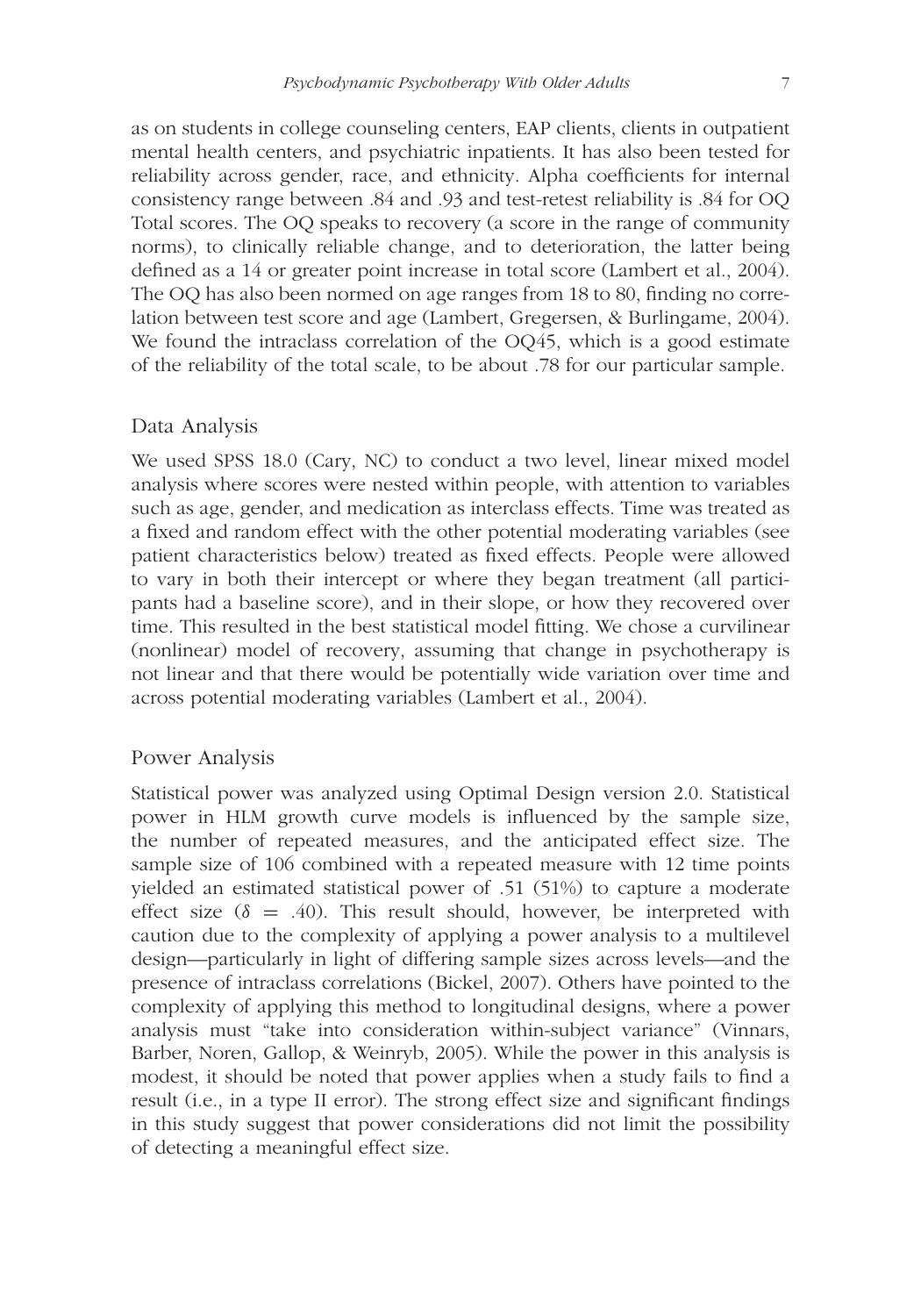#### **RESULTS**

#### Participant Characteristics

The mean baseline total OQ score for participants was  $70 \text{ (SD } = 24)$ . Initial scores ranged from 14 to 132. On average, participants attended 33 sessions  $(SD = 44)$ . The median number of visits was 15 and the modal number was three. Primary diagnoses included adjustment disorder (20%), dysthymia (19%), major depression (31%), anxiety disorder (14%), personality disorder (6%), and substance abuse or dependence (alcohol, cannabis, opioid, and polysubstance) (5%). Thirty-two percent had a second diagnosis, which included dysthymia, mood disorders, and anxiety. Sixteen percent had a psychiatric hospitalization and 69% of the 55 participants who reported on use of psychiatric medications used medication as part of their treatment, a slightly higher percentage than the clinic average of 63%.

#### Caseness

Sixty-two (58.5%) participants at baseline met criteria for caseness (a total OQ score at or above 63), in contrast to 68% of participants under age 60 in the larger study. At 3 months, 57 participants (53.8%) met criteria; at 6 months, 40 of 75 (53.3%) met criteria; and at 9 months, 29 of 58 (50%) met criteria. The number of participants still in treatment reporting at or above caseness increased significantly at 12 months to 29 of 46 (63.0%). This is in keeping with findings from the larger data set and may suggest that people who improve are more likely to end treatment. At 2 years, 9 of 20 (45.0%) participants met criteria; at 3 years, 7 of 9 (77.8%) met criteria; at 4 years, 4 of 7 (57.1%) met criteria; and at 5 years, no participants were on record. These trends paralleled the larger clinic sample, with the most significant change happening during the first 3 months of treatment. With older adults, though, the lowest percentage of clients moving below caseness happened at 9 months, one time point earlier than for the larger sample.

#### The Mixed Model

A mixed effects model was estimated using the mixed model procedure.

The Level 1 specification was:

$$
Y_{it} = \beta_{0i} + \beta_{1i}t + \beta_2(OLDER) + r_i
$$

This specification asserts that the score for person *i* at time *t* is the combination of a baseline score (intercept  $\beta_{oi}$ ) plus a cumulative linear growth  $\beta_{1i}$  over time 0 through *t*, plus a fixed constant difference in baseline score  $\beta_2$ due to a participant's age. This coefficient shifts the overall level up or down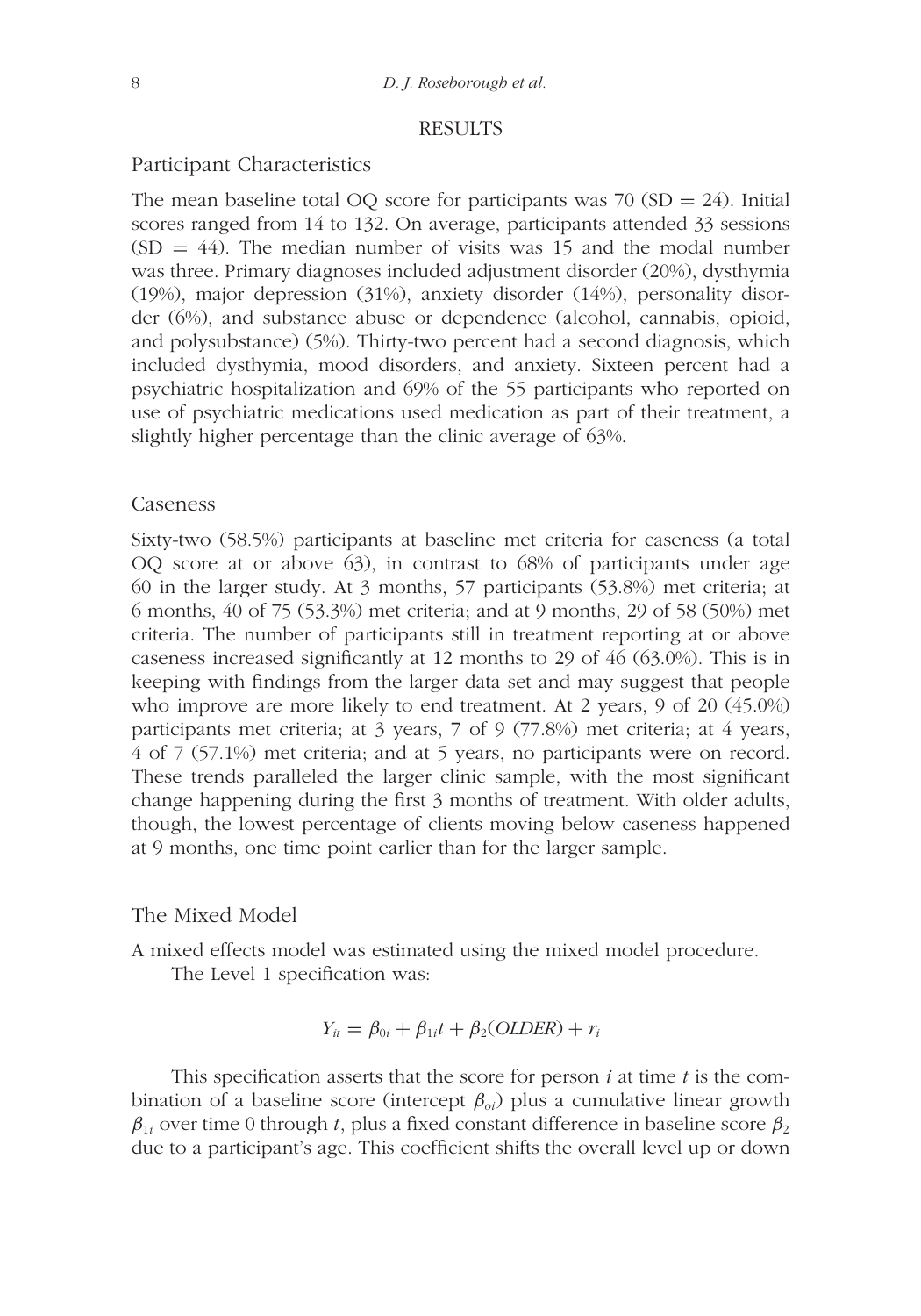depending on whether one is an older adult or not. (An initial model was run to test whether there was moderating effect of the variable OLDER and time, which would have indicated qualitatively different growth trajectories, but this model was not statistically significant).

The Level 2 specification was:

$$
\beta_{0i} = \gamma_{00} + u_{0i}
$$

$$
\beta_{1i} = \gamma_{10} + u_{1i}
$$

This specification asserts that the first two coefficients in the Level 1 model are free to vary among persons. In other words, the overall growth rate is believed to consist of an overall mean growth rate plus or minus an individual's deviation from the overall mean. In addition, the repeated measurements were assumed to have a heterogeneous first degree autoregressive error structure. Thus there were a total of six parameters including the autoregressive parameter.

All of the coefficients in the mixed model were statistically significant. Of primary importance was the finding that model coefficient  $\beta_2$  was statistically significant  $(p < .05)$ , indicating that older adults tended to begin treatment as less symptomatic than non-older, with a mean intake OQ score (baseline) of 68.98, versus 75.28 for the broader sample; i.e., the significant level effect of OLDER means that older adults reported being less symptomatic by an average of just over 6 points at intake.

The full model was followed up by an analysis of the patterns of change of the older adults alone ( $N = 106$ ). Here, the focus was on the growth curve itself rather than the moderating effects of age. The researchers fit both a linear and a curvilinear component to capture acceleration and deceleration in growth.

The Level 1 specification was:

$$
Y_{it} = \beta_{0i} + \beta_{1i}t + \beta_2t^2 + r_i
$$

The coefficients in this model are the same as those of the first analysis, except here the  $\beta_2$  coefficient was a fixed effect to model the quadratic effect of time squared. The squared term was not specified as a random effect in the Level 2 model to avoid difficulties in estimating an over fitted model with highly correlated coefficients.

The Level 2 specification was:

$$
\beta_{0i} = \gamma_{00} + u_{0i}
$$

$$
\beta_{1i} = \gamma_{10} + u_{1i}
$$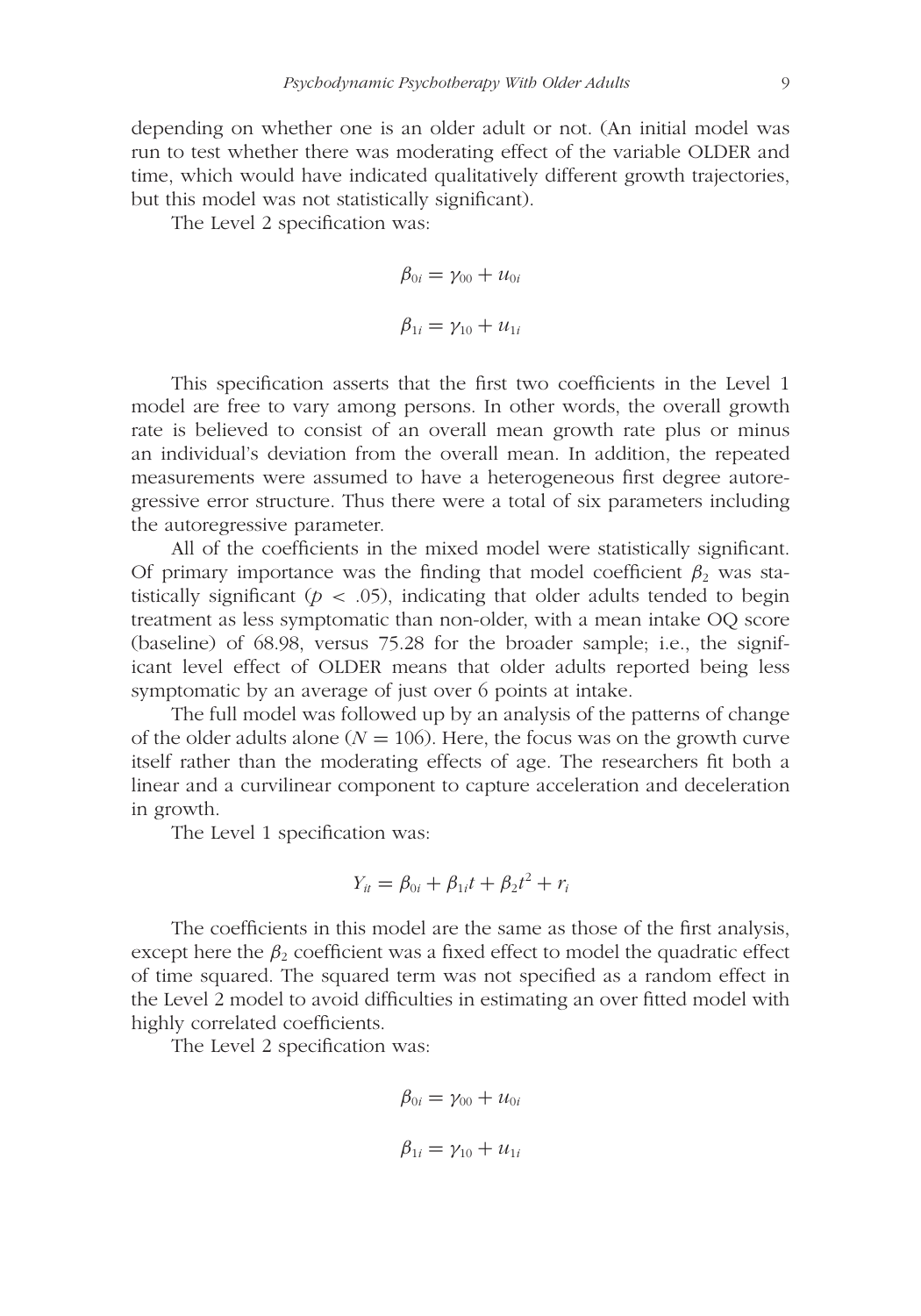Older adults made significant change over time,  $F(1, 283.1) = 21.02$ , *p* < .01. They tended to trend down in OQ total score at a rate of −2.98 points per three month interval in the model where time was treated as both a fixed and random effect and to stay longer than participants in the broader clinic sample who averaged 20 visits.

## Effect Size

The overall effect size, representing the strength of treatment effect was relatively strong, at .8 (59.15 to 70.08/MSE =  $-.8$ ) and was larger than the complete data set's overall effect size of −.6. Effect size calculations for the d statistic sometimes call for the pooled treatment and control group standard deviation in the denominator (Lipsey & Wilson, 2001), and elsewhere for the square root of the within-group variance (Hunter & Schmidt, 2006). The latter recommendation seemed reasonable in the present case because the residual error reflects the error variance after removing between group variance effects, and this study is examining several such potential between-group moderators. However, it should be noted that this technique may be understood as giving the most optimistic estimate, of the effect size. So, following Hunter and Schmidt (2006), and Howell (2008), we used the square root of the MSE term as the within-subjects error for computing effect sizes. The formula is:

$$
d = \frac{M_{post} - M_{pre}}{\sqrt{MSE}}
$$

where  $M_{\text{po}}$  is the mean of the post-test,  $M_{\text{pre}}$  is the mean of the pre-test, and MSE is the mean squared error (residual estimate in the ANOVA output table).

#### Clinically Reliable Change

At 3 months, 30 of 106 participants (28.3%) had made clinically reliable change in relation to their baseline score (measured by a decrease in total score of 14 or more points). At 6 months, 21 of 75 participants (28.0%) had made clinically reliable change; at 9 months, 15 of 58 (25.9%) had done so; and at 1 year, this number was 20 of 46 (43.5%). These percentages were in keeping with trends in the larger data set, regardless of age.

## **Deterioration**

The rate of deterioration was relatively low and decreased with time throughout the first year of treatment. At 3 months, 13 of 106 participants (12.2 %) scored 14 or more points higher than at baseline; at 6 months, 12 of 106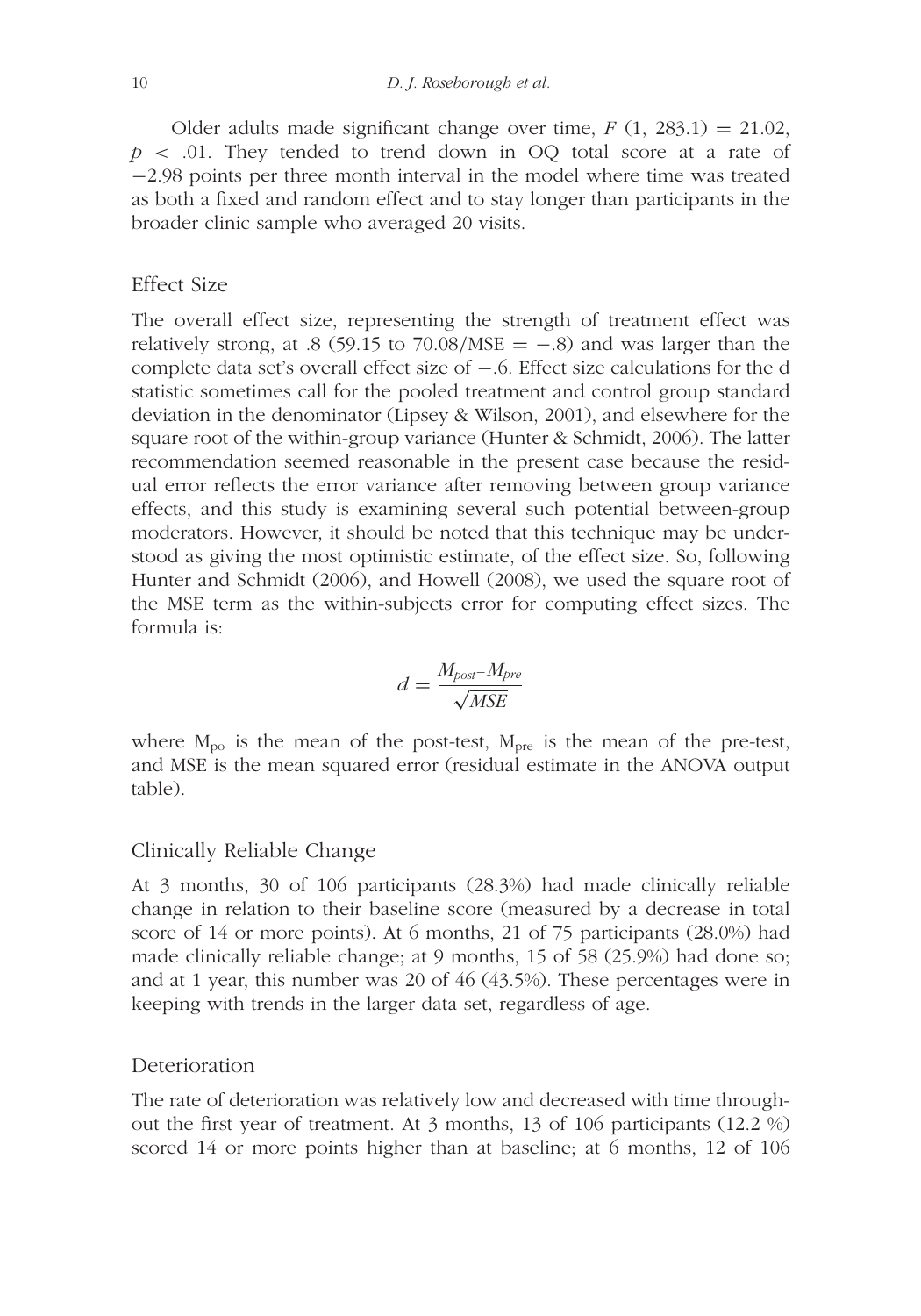(11. 3 %) had done so; at 9 months, that number decreased slightly to 8 of 75 (10.7 %); and at 12 months, only 3 of 58 (5.2%) showed evidence of deterioration. At 2 years, 2 of 20 (10%) had deteriorated, and after that cells fell below 20 participants per time period. On average, 5% to 12% of participants showed evidence of deterioration over the course of the first year.

## Moderating Variables

## **GENDER**

Gender did not exert an effect on either level (intercept, or baseline) or in the slope of recovery. Nor was the interaction between time and gender statistically significant,  $F = .05$  (1, 21.31),  $p = .82$ .

## MEDICATION

Medication appeared to exert an effect on where participants began treatment, with medicated participants beginning treatment 9 points higher than those who did not use medication. However, due to the large standard error of the coefficient and the small sample size, the effect was not statistically significant. Participants made significant progress, but not in a statistically unique way,  $F = .26$  (1, 23.90),  $p = .62$ .

#### NUMBER OF SESSIONS

The number of treatment sessions did not affect participants' average baseline score or the trajectory of their recovery,  $F = 1.65$  (1, 28.17),  $p = .21$ .

#### INITIAL SYMPTOM SEVERITY

Participants with an initial OQ score at or above 93 began treatment, on average 35.70 points higher (99.02 versus 63.32 for those whose initial score was under 93)—a statistically significant difference in intercept,  $F = 73.78$  $(1, 108.86)$ ,  $p < .01$ . Participants in the severe group appeared to progress at a stronger rate of change (an additional −.77 at each time point, over and above the overall rate of −3.11 points per 3-month interval), however, likely due to the large standard error of the interaction coefficient, and the smaller sample size of the older adult only sample, this additional change component was not statistically significant  $F = .60$  (1, 28.12),  $p = .44$ .

#### MAJOR DEPRESSION

The diagnosis of major depression exerted a moderating effect in terms of where participants began treatment but not on how their treatment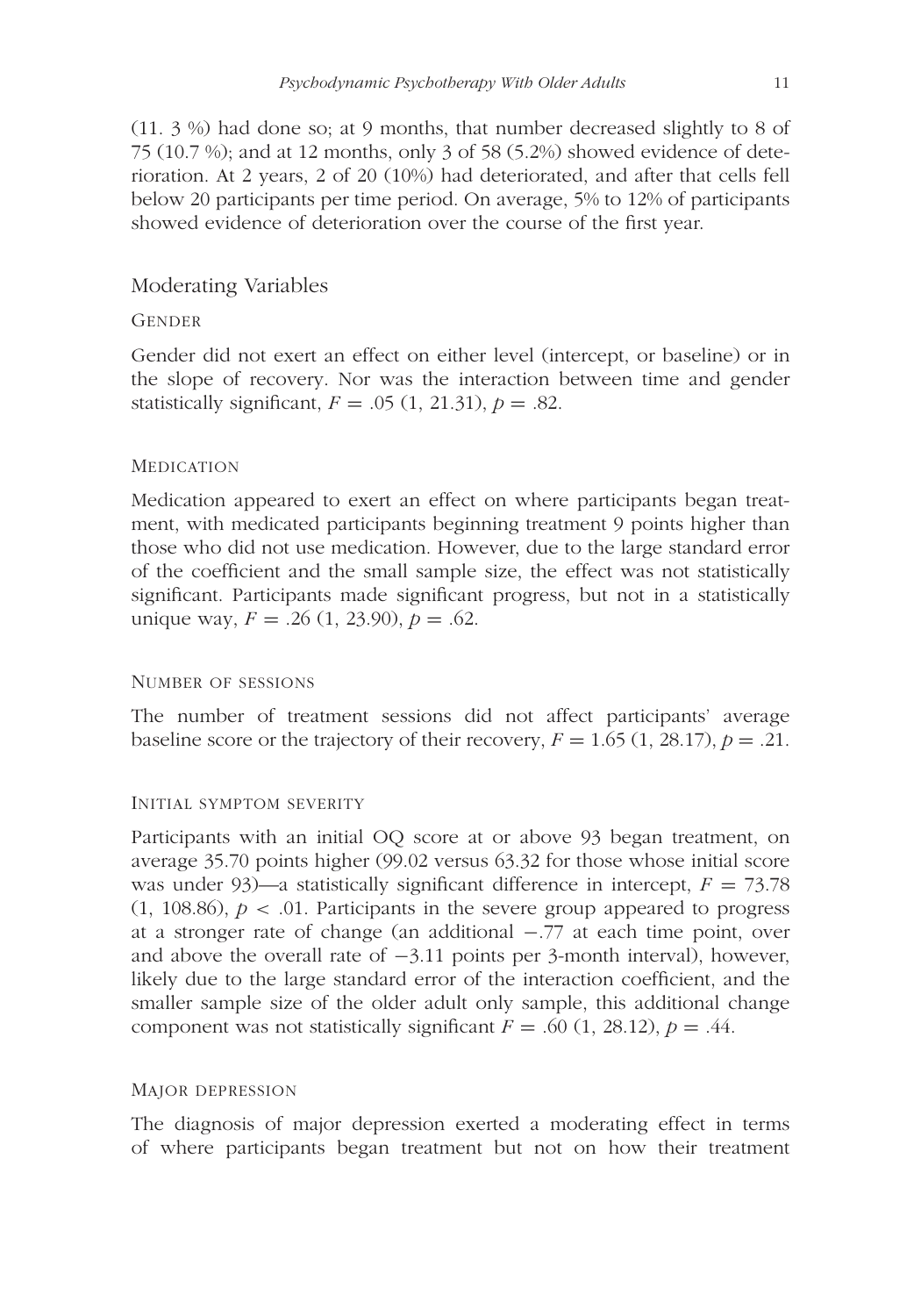progressed. Participants with a diagnosis of major depression tended to begin treatment as significantly more symptomatic (with a baseline score of 83.02 versus 66.32 in this model). Their score decreased with a slightly stronger negative slope by nearly a half-point per 3-month interval, but not in a statistically significant way,  $F = .70$  (1, 382.28),  $p = .41$ .

## DISCUSSION

Overall, findings from this study suggest that older clients can and do benefit from psychodynamic treatment, when offered in this treatment configuration. This is evidenced by older adults in this sample demonstrating statistically and clinically reliable change, as measured by the OQ 45.2; in our use of multilevel modeling; and in the finding of a relatively strong effect size (−.8), larger than the average effect size for the broader sample of 1,050  $(ES = -.6)$ . It is also suggested in (a) relatively low levels of deterioration (5% to 12%), which remained relatively stable and decreased slightly over the first year of treatment; (b) by the decreasing number of people meeting criteria for caseness similarly throughout the first year of treatment; and (c) in percentages of clients achieving clinically reliable change comparable to national norms for adults (Henderson, 2010; Lambert et al., 2004).

Our findings support those of Garner (2008), James (2008), and Pinquart and colleagues (2007), suggesting that older adults can benefit symptomatically, and can make use of psychotherapy, with an effect size (.80) nearly identical to that found by Pinquart and coworkers (.84 in their study of major depression). However, our sample was relatively small, which Pinquart associated with larger effect sizes. We also lacked a formal control or comparison group. Nevertheless, looking at within versus between group change is often associated with smaller effect sizes.

The finding that this sample tended to stay in treatment longer (i.e., larger average number of sessions) suggests that psychotherapy with older adults may not need to be shortened (Kennedy & Tanenbaum, 2000). It also challenges earlier findings (a) that older adults should be offered shorter treatments first, and (b) that an "optimal" number of sessions lies between 7 and 12 in order to avoid drop-out "observed with increasing number of sessions" (Pinquart et al., 2007, p. 647). Similarly, this study found optimal or maximum change happening later than Hollon's (2005) findings, which cited 12 to 14 sessions as an optimal length. We did not, however, use chart review or other approaches to look at which clients ended (i.e., formally terminated) versus dropped out. Pinquart and coworkers (2007) pointed to an average dropout rate of 18.9% for older adults in psychotherapy, based on their sample of 50 studies.

Unipolar depressive disorders were common initial diagnoses, but we did not find that those with major depressive disorder (one of the most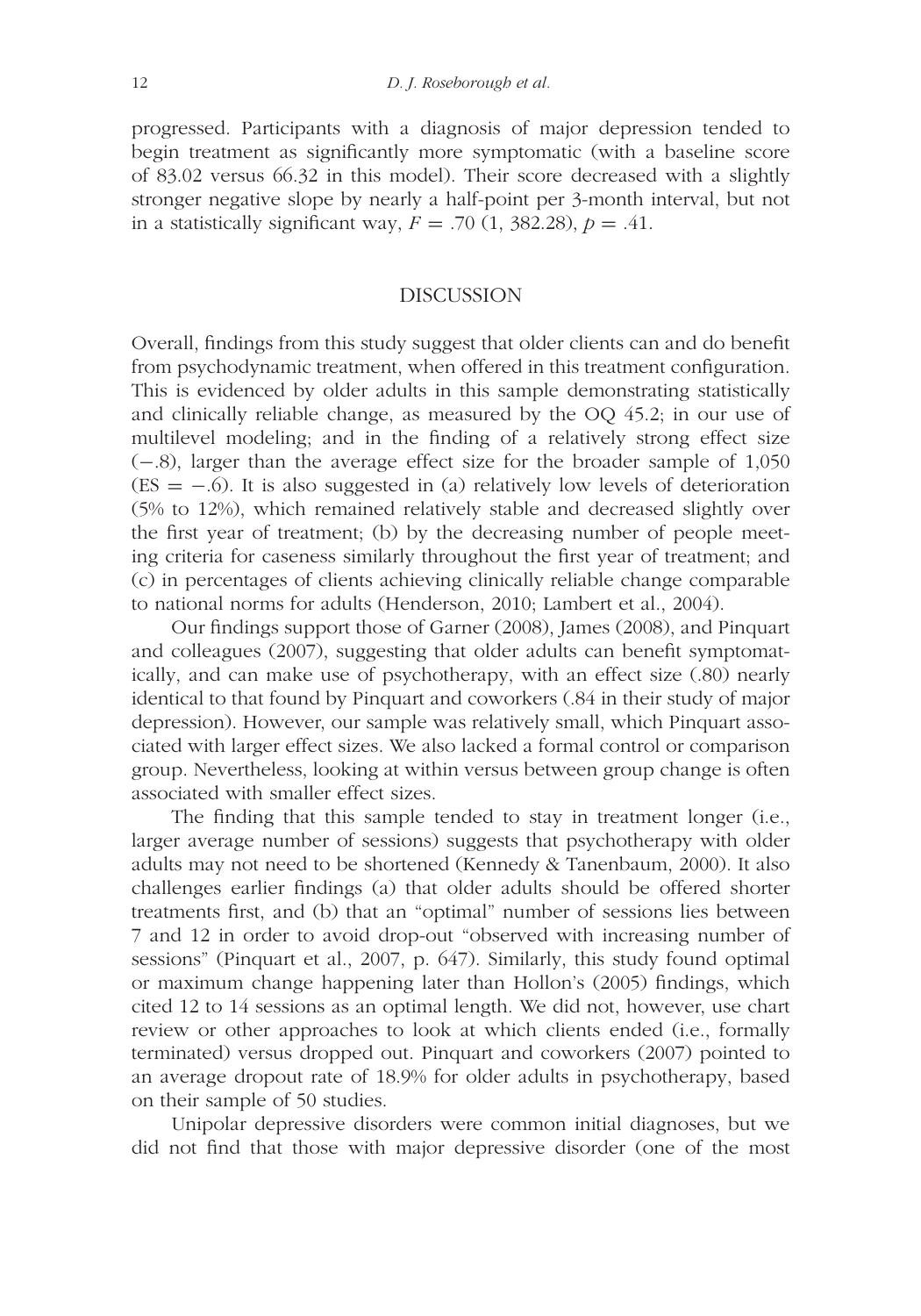common diagnoses for this age group) tended to be younger as Pinquart and associates (2007) did. Although participants diagnosed with major depression tended to begin treatment as more symptomatic in comparison to their peers with other diagnoses, they were generally able to make progress. Participants with more initial symptom severity tended to progress, as well, though not with a unique slope. Power may be an issue here. In the larger sample  $(N = 1,050)$ , participants who began treatment as more symptomatic tended to make even greater gains than those beginning with less symptomology. This is in keeping with national studies as well (Lambert et al., 2004).

In general this study found that both men and women were able to make use of the treatment without statistically significant differences. Participants tended to present as less symptomatic than their younger peers. This may be partially accounted for by the large number of adjustment disorders diagnoses. Social workers in the clinic also observed and contextualized these findings by pointing out that older adults often present with a concrete concern that might be initially conceptualized as an adjustment disorder, and sometime under-report. As treatment progresses, longer-standing and more severe diagnoses, such as major depression, may emerge as part of a broader clinical picture and as the product of a more extended assessment. This suggests a potential clinical implication in that it reminds clinicians to consider this possibility as part of a clinical assessment. Men, in particular, may present as quiet and stoic and underreport. The potential role of stigma associated with a mental health diagnosis should be remembered as well and may be potentiated among this age group. The study's results suggest mental health therapists should not dismiss psychodynamic treatment as a first tier treatment option for older adults because of a mistaken belief that it is too late for older adults to reflect or look back on their lives. The results also remind social workers and other professionals to consider this treatment option for men who, in this study, showed evidence of benefit by way of treatment response.

This study had several strengths and limitations. In terms of strengths, it answered calls for greater attention to treatment allegiance and for studies grounded in community practice (Henderson, 2010; Hollon, et al. 2005). These data are from a clinic and a group of clinicians with investment in psychodynamic treatment, intentionally adapted to this age group. While the study used an empirically validated instrument, weaknesses include both the lack of specificity in the instrument used and the lack of dimensionality, because only one instrument was used. Future studies would likely benefit from the use of multiple instruments for comparison and from more formal fidelity checks in the delivery of treatment, where possible. Future studies would also benefit from parsing age groups even further (i.e., using a median split to compare and contrast "younger older" and "older older"). James (2008) offers the important reminder that older adults do not represent a homogenous group. Our initial subgroup analysis here suggests that,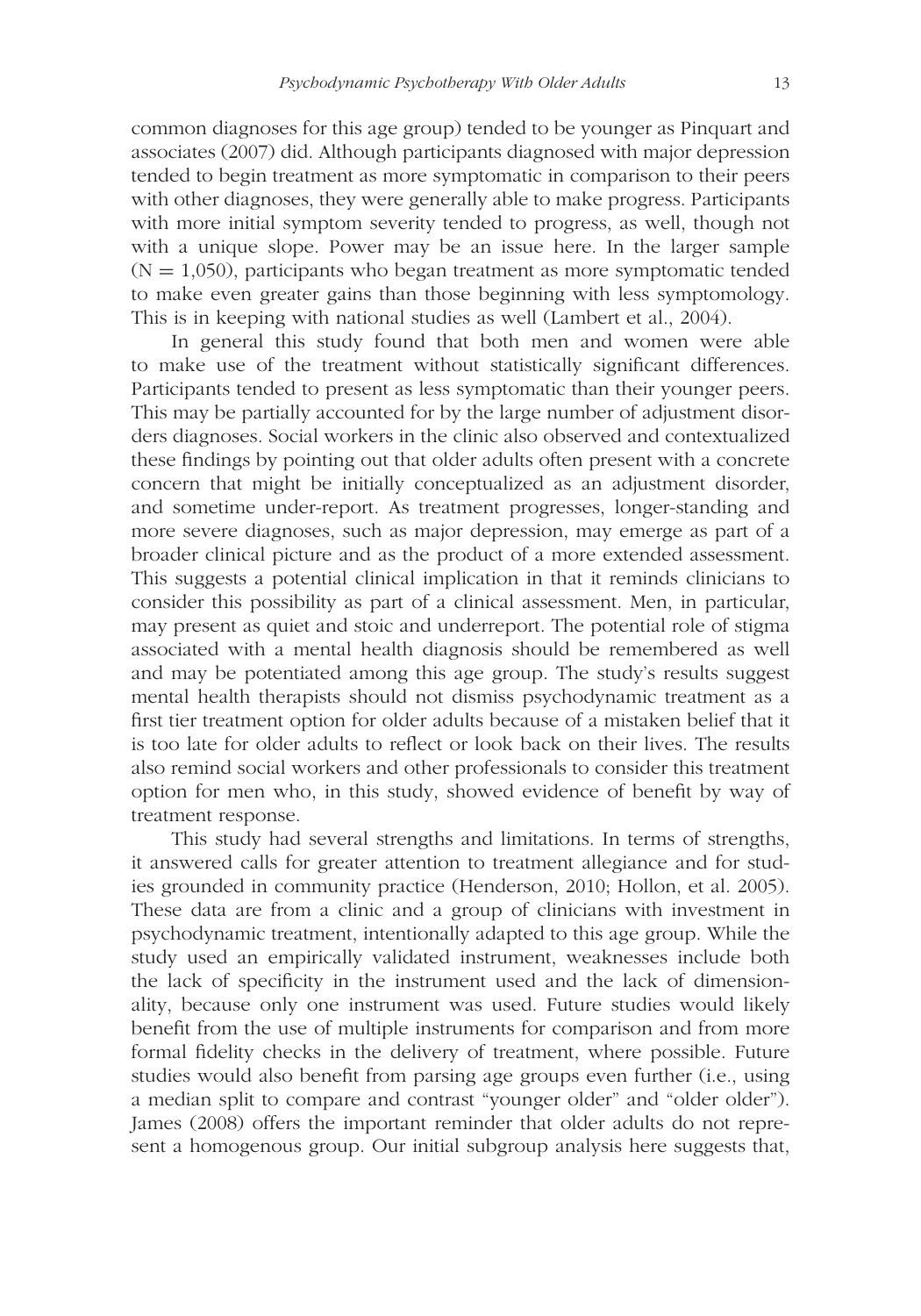while both groups improved, the younger group improved more and over a longer period of time. The data also included a fair amount of attrition, as evident in Table 1. While this is a normal and expected part of longitudinal research, it requires statistical accommodation. The mixed model analysis we chose is particularly well suited to data with anticipated attrition and can accommodate missing data by drawing on existing residuals (Field, 2009). We also chose a covariance structure (AR1) in keeping with our longitudinal design. It is also possible that adults with more initial symptom severity are more likely to improve by way of regression to the mean. Though we analyzed attrition using exploratory and descriptive methods, an event history model might be an interesting approach for future research, as it would more formally account for attrition events.

Last, while the clinic consistently tracked intake diagnoses (that is, diagnoses at baseline), we did not have the same access to diagnostic status at posttreatment. With the clinic having since introduced electronic health records (EHR), future studies will be able to do so, which would further strengthen the research design.

Additionally, this site is relatively unique in its treatment configuration. Few community mental health clinics are able to bring the number of resources referenced here (i.e., longer-term treatment when indicated with on-site psychiatrists who are an integral part of the treatment team, and weekly formal supervision operating from a shared theoretical perspective, which serves as both a source of interdisciplinary input into the treatment and also a sort of "real life" practice delivery check). While not a manualized treatment, this study provided an opportunity to look at a relatively "pure" form of psychodynamic treatment practiced in a community setting by clinicians with a strong sense of allegiance to this treatment model. The clinicians delivering this treatment are, as a group, highly trained and provide training for community mental health practitioners in psychodynamic psychotherapy. It is not clear how easily this treatment configuration generalizes more broadly or if it can be replicated. The strong concern for individual clients and strong attention to the therapeutic alliance may operate as nonspecific factors and may contribute to generally positive outcomes independent of clinicians' theoretical orientation (Duncan, Miller, Wampold, & Hubble, 2009). This treatment configuration, with its positive associated effects, suggests a strong standard of care. Finally, psychodynamic therapy is not inexpensive. Without psychiatric medication, in this setting it costs, on average, \$4,382 per year (based on 33 visits, at \$130.00/session after the initial assessment—priced at \$222.00—with a clinical social worker or licensed marriage and family therapist). Use of medication, with one psychiatric assessment, followed by five visits with a psychiatrist, would add \$1,090.00 to the baseline cost for a total cost of \$5,472.00 in the first year. However, this is less expensive than hospitalization. Diagnoses such as untreated major depression are also associated with higher medical (non-psychiatric) costs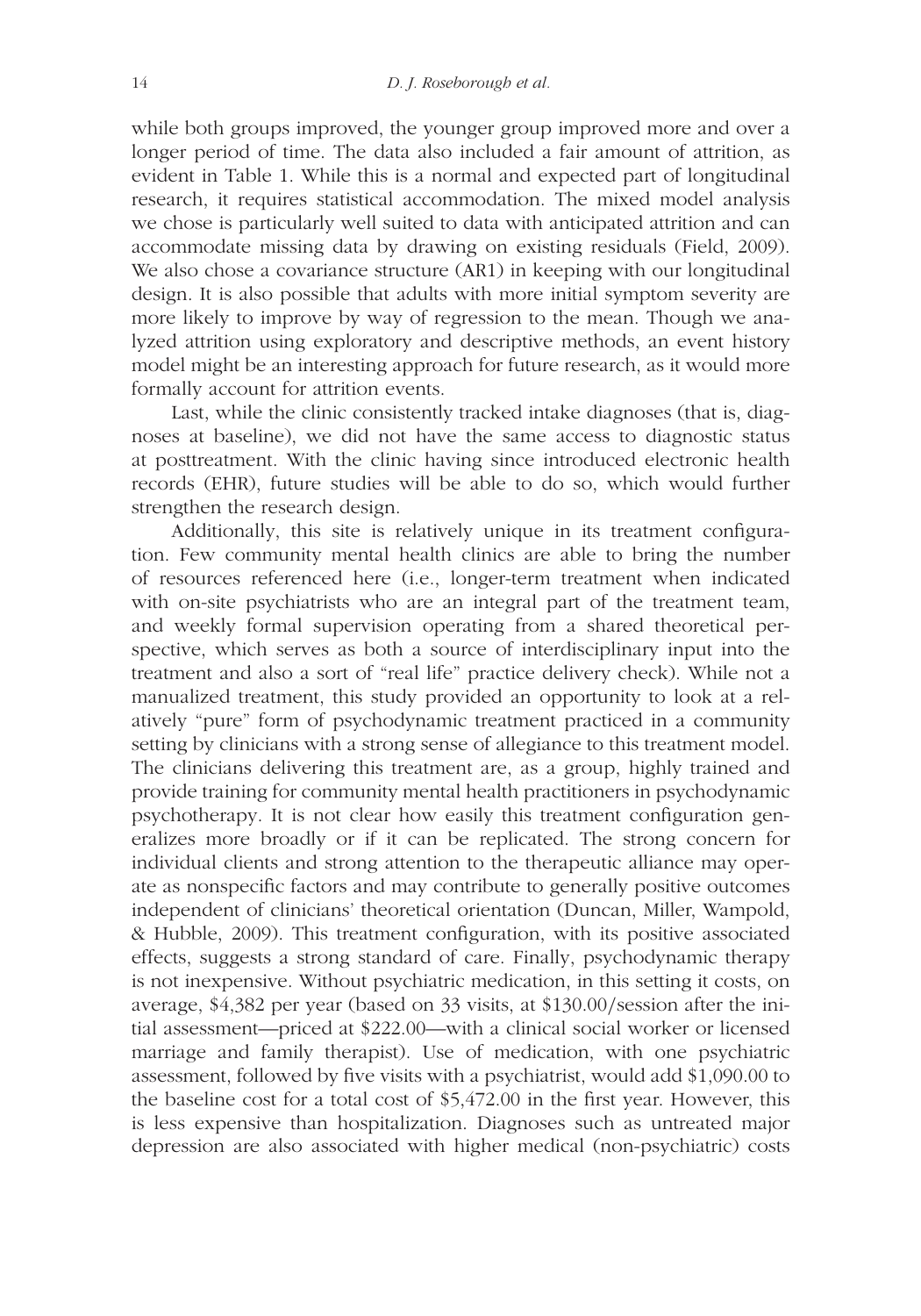in general. For these reasons, this treatment warrants a closer look and continued attention, both by researchers and by practicing clinicians. This research team included both and is offered as an example of university and community-based research collaboration, with the goal of better understanding how to meet the needs of this particular and increasingly large demographic.

#### REFERENCES

- Administration on Aging. (2011). *A profile of older Americans: 2011*. Washington, DC: United States Department of Health and Human Services.
- Bickel, R. (2007). *Multilevel analysis for applied research: It's on regression*. New York, NY: The Guilford Press.
- Crystal, S., Sambamoorthi, U., Walkup, J. T., & Akincigil, A. (2003). Diagnosis and treatment of depression in the elderly Medicare population: Predictors, disparities, and trends. *Journal of the American Geriatrics Society*, *51*, 1718–1728.
- Duncan, B., Miller, S., Wampold, B., & Hubble, M. (2009). *The heart and soul of change: What works in therapy, 2nd edition*. Washington, DC: American Psychological Association.
- Field, A. (2009). *Discovering statistics using SPSS, third edition*. Thousand Oaks: Sage.
- Gabbard, G. (2005). *Psychodynamic psychiatry in clinical practice*, *4th edition*. Washington, DC: American Psychiatric Publishing.
- Garner, J. (2008). Psychodynamic therapy. In R. Jacoby, C. Oppenheimer, T. Dening, & A. Thomas, (Eds.), *Oxford textbook of old age psychiatry* (pp. 275–284). Oxford, United Kingdom: Oxford University Press.
- Gatz, M. (2007). Commentary on evidence-based psychological treatment for older adults. *Psychology and Aging*, *22*, 52–55.
- Henderson, R. (2010). The generation of recovery curves for older adults: An examination of how older adults change in psychotherapy. Ph.D. dissertation, The University of Utah, Salt Lake City, Utah. Retrieved April 8, 2011, from Dissertations & Theses at the University of Utah. (Publication No. AAT 3426877).
- Hollon, S., Jarrett, R. B., Nierenberg, A. A., Thase, M. E., Trivedi, M., & Rush, A. J. (2005). Psychotherapy and medication in the treatment of adult and geriatric depression: Which monotherapy or combined treatment? *Journal of Clinical Psychiatry*, *66*, 455–468.
- Howell, D. C. (2008). *Fundamental statistics for the behavioral sciences*. Belmont, CA: Thomson/Wadsworth.
- Hunter, J. E., & Schmidt, F. L. (2006). *Methods of meta-analysis: Correcting error and bias in Research findings*. Thousand Oaks, CA: Sage.
- James, I. A. (2008). Stuff and nonsense in the treatment of older people: Essential reading for the over-45's. *Behaviour and Cognitive Psychotherapy*, *36*, 735–747.
- Kennedy, G. J., & Tanenbaum, S. (2000). Psychotherapy with older adults. *American Journal of Psychotherapy*, *54*, 386–407.
- Knight, B. G. (2004). *Psychotherapy with older adults, 3rd edition*. NY: Sage.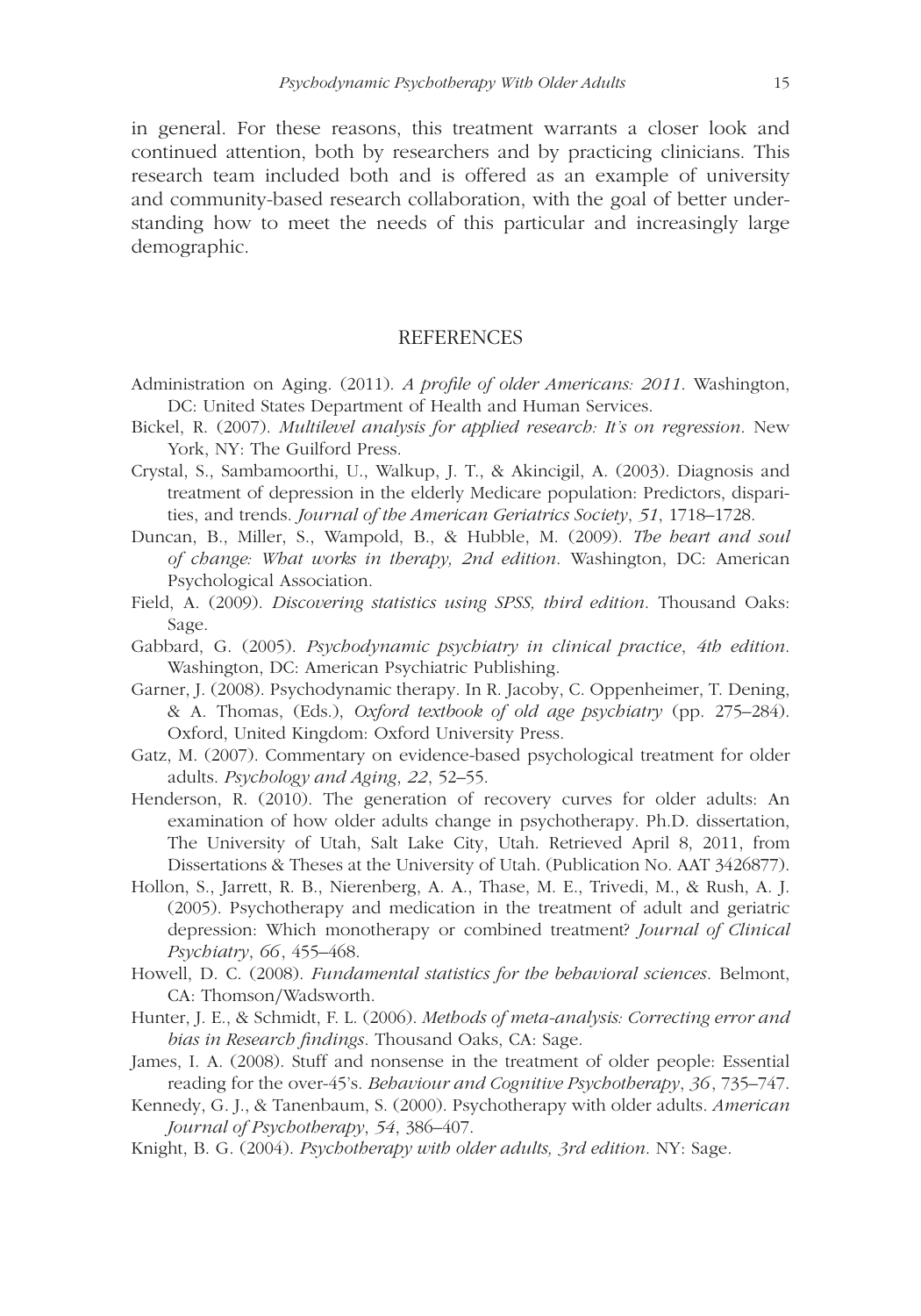- Lambert, M. J., Gregersen, A. T., & Burlingame, G. M. (2004). The Outcome Questionnaire 45. In M. E. Maruish, (Ed.), *The use of psychological testing for treatment planning and outcomes, third edition* (Volume 3, pp. 191–234). Mahwah, NJ: Lawrence Erlbaum Associates.
- Lambert, M. J., Morton, J. J., Hatfield, D., Harmon, C. Hamilton, S., Reid, R. C., ... Burlingame, G. M. (2004). *Administration and scoring manual: OQ 45.2*. Salt Lake City, UT: American Professional Credentialing Services, L. L.C.
- Lipsey, M. W., & Wilson, D. B. (2001). *Practical meta-analysis*. Thousand Oaks, CA: Sage.
- Lynch, T., & Smoski, M. (2009). Individual and group psychotherapy. In D. Blazer & D. Steffens (Eds.), *The American Psychiatric Publishing textbook of geriatric psychiatry*, *4th Edition* (pp. 521–537). Arlington, VA: American Psychiatric Publishing, Inc.
- Nordhus, I. (2008). Current psychodynamic approaches with older people. In L. Laidlaw & B. Knight (Eds.), *Handbook of emotional disorders in later life* (pp. 165–182). New York, NY: Oxford University Press.
- Pinquart, M., Duberstein, P. R., & Lyness, J. M. (2007). Effects of psychotherapy and other behavioral interventions on clinically depressed older adults. *Aging and Mental Health*, *11*, 645–657.
- Samad, Z., Brealey, S., & Gilbody, S. (2011). The effectiveness of behavioural therapy for the treatment of depression in older adults: A meta-analysis. *International Journal of Geriatric Psychiatry*. doi: 10.1002/gps.2680
- Shedler, J. (2010a). The efficacy of psychodynamic psychotherapy. *American Psychologist*, *65*, 98–109.
- Shedler, J. (2010b). The efficacy of psychodynamic therapies with Jonathan Shedler. A psychology podcast (# 236) by David Van Nuys, PhD, May 7. Sonoma State University, Rohnert Park, CA: Shrink Rap Radio.
- Stolorow, R. (1995). *Psychoanalytic treatment: An intersubjective approach*. Hillsdale, NJ: The Analytic Press.
- Stone, A. (1997). Where will psychoanalysis survive: What remains of Freudianism when its scientific center crumbles? *Harvard Magazine*, Jan./Feb., 35–39.
- Vinnars, B., Barber, J. P., Noren, K., Gallop, R., & Weinryb, R. M. (2005). Manualized supportive-expressive psychotherapy versus nonmanualized community-delivered psychodynamic therapy for patients with personality disorders: Bridging efficacy and effectiveness. *American Journal of Psychiatry*, *162*, 1933–1940.
- Zalaquett, C. P., & Stens, A. N. (2006). Psychosocial treatments for major depression and dysthymia in older adults: A review of the research literature. *Journal of Counseling & Development*, *84*, 192–201.